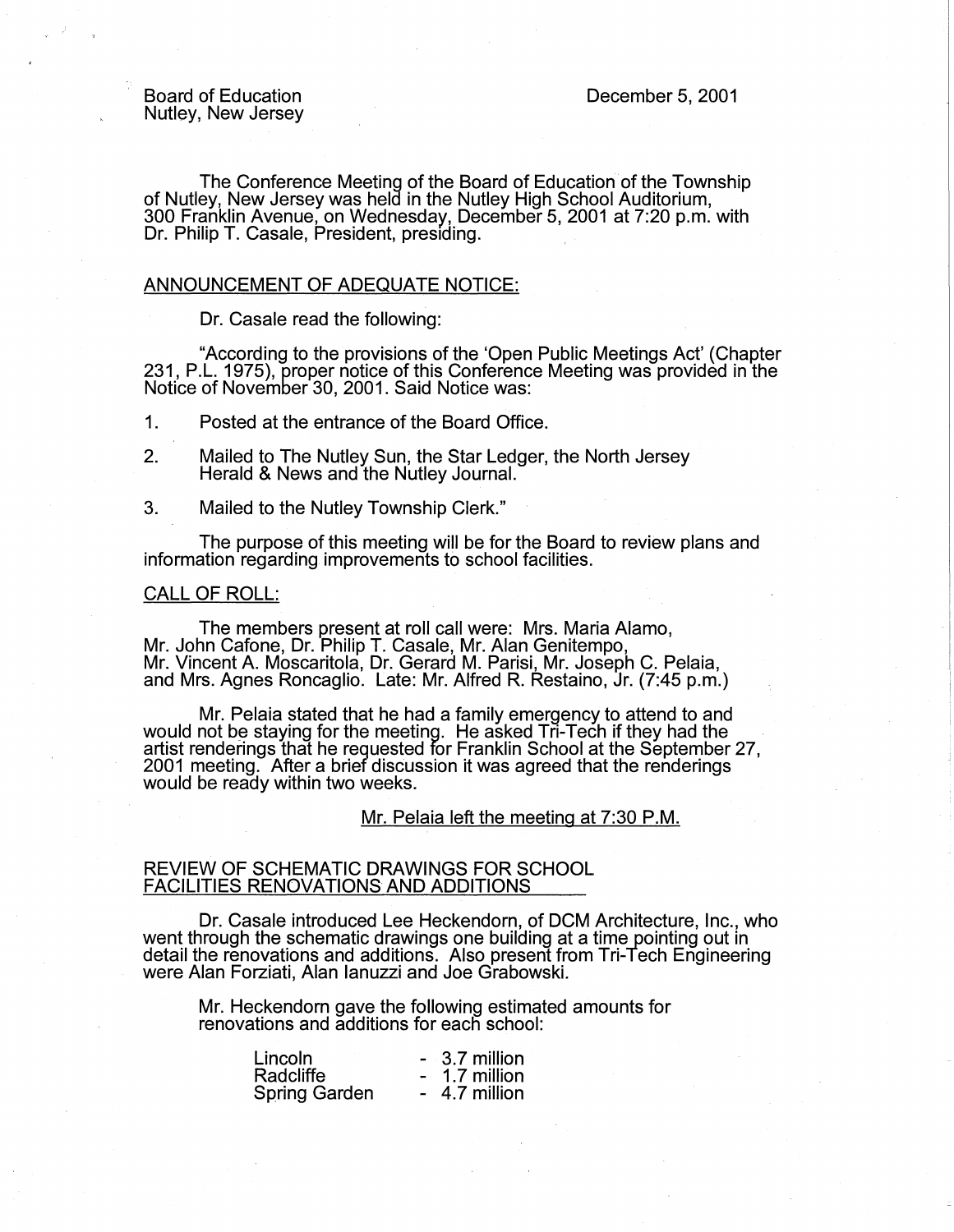| Washington         | - 4.1 million   |
|--------------------|-----------------|
| Yantacaw           | - 5.6 million   |
| <b>Franklin</b>    | $-13.9$ million |
| <b>High School</b> | - 4.4 million   |
|                    |                 |

Mr. Heckendom indicated that each school is considered a separate project. The specified amount must be used for that school only. He went over the **estimated** numbers below:

Total Projected Cost - \$49,900,732 State Share (34%) \$16,966,248 Nutley Share (66%) \$32,934,484

#### HEARING OF BOARD MEMBERS:

Several of the Board members asked numerous questions concerning the renovations and additions. The following highlight some of their concerns:

Mrs. Alamo was particularly concerned with the children experiencing disruption during the construction period.

Mr. Heckendom said that they would try to construct the additions without interfering with the interior and then the work that had to be done inside would be scheduled during the span of two summers.

Mr. Cafone asked if the existing square footage per student in Nutley meets the state requirement.

Mr. Heckendorn said that it did not, and that is one of the reasons why the district will get reimbursements for the additions.

Mr. Cafone asked if furniture is allotted for the additional <sup>\*</sup> classrooms. Mr. Heckendorn responded that there was a furniture allotment.

Mr. Cafone asked if we will know what exactly will be reimbursed.

Mr. Heckendorn said we will get a "Final Determination Letter" that will list all the items that will be reimbursed before we go for the referendum.

Mr. Genitempo asked several questions about the front of the Franklin Middle School and also said that one of his major concerns for all the schools is security. He asked about adding security cameras to the entrance of each school since it is not addressed in the plan.

Mr. Heckendorn said that it was not a capitalized item and it is an item that you talk to vendors about for installation.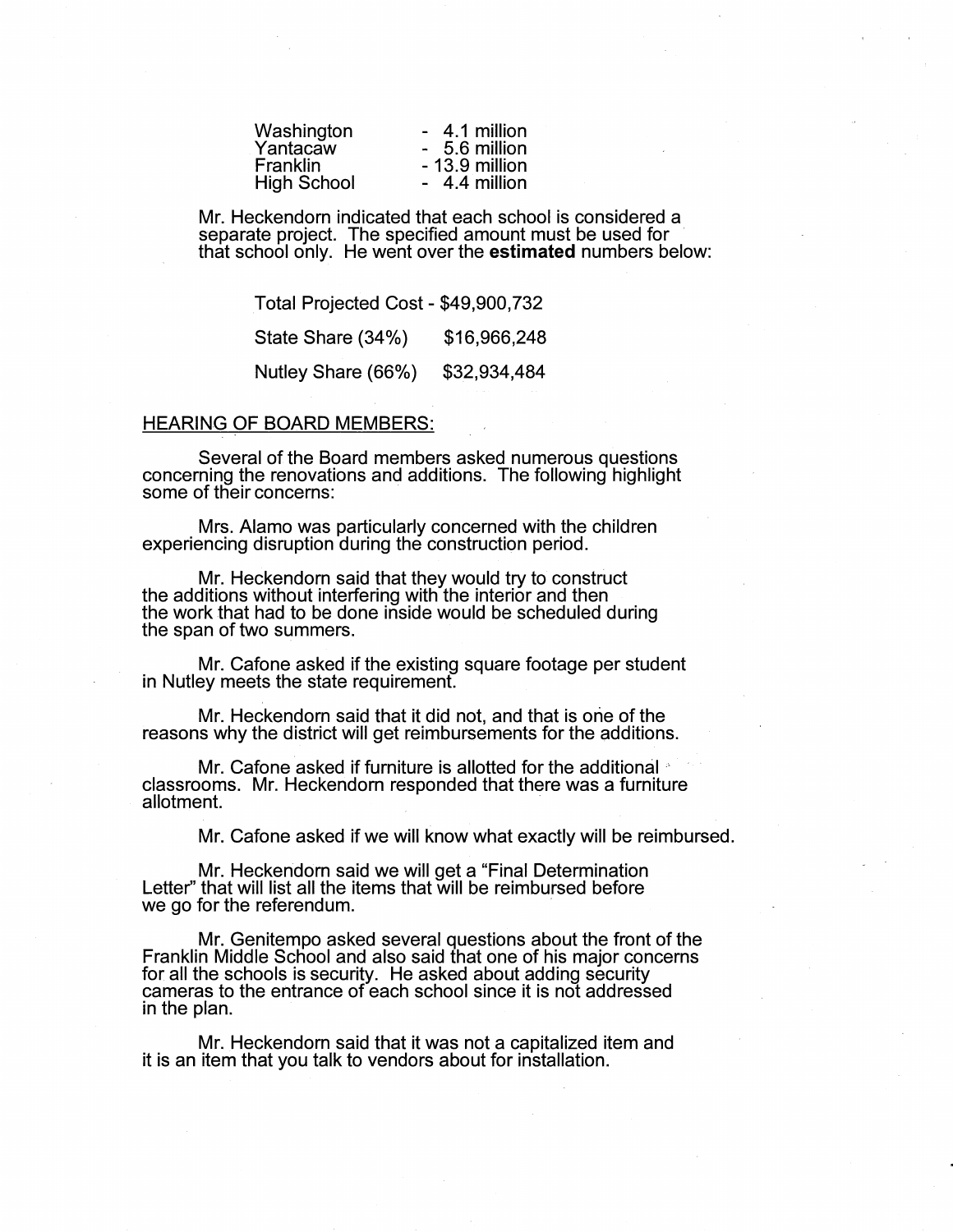Mr. Genitempo asked if our gymnasiums were state level as far as size. Mr. Heckendorn responded that they did not meet state level.

Mr. Genitempo asked if it was possible for the renovations and additions be performed simultaneously. Mr. Heckendorn responded that they would want to do it that way.

Mr. Genitempo asked if the school principals had any input in the needs for their buildings. Mr. Sincaglia responded that each principal got a set of plans and went over their needs. He said that is how the architects knew the problem areas in each school, i.e., science labs in high school, etc.

Dr. Parisi asked if there were funds allotted for landscaping. Mr. Heckendorn responded that there were no funds available for new landscaping.

Dr. Parisi also asked if the auditoriums in the schools will be air conditioned. Mr. Heckendorn said that air conditioning had been budgeted in all the auditoriums.

Dr. Parisi was concerned with the old heating systems . handling the additions and renovations. Mr. Heckendorn said that each new addition will have its own heating system.

Mr. Restaino asked if there was a line item numbers for each school. Mr. Heckendorn said that the number is based on a square footage number of \$160 sq. ft. for the addition and \$80 sq. ft. for renovations.

Mr. Forziati and Mr. Grabowski indicated that there were "no frills" in this project.

Mrs. Roncaglio asked if the parking issue was addressed since there will be additional staff after the additions and renovations.

Mr. Heckdorn said that issue was not addressed.

#### Mr. Cafone left at 8:35 p.m.

Mr. Sincaglia said that the parking issue was addressed at - Franklin School. After a lengthy discussion it was agreed that parking is a problem throughout the district.

Mrs. Roncaglio asked if fire protection equipment was considered. Mr. Heckendorn said that they have smoke detector systems in the plans.

Mr. Moscaritola commended Tri-Tech and Lee Heckendorn for an outstanding job. He also commended the Board for moving ahead with this tremendous undertaking. He asked if there was any money allotted for the seating in the auditoriums district wide. Mr. Heckendorn responded that there was no allotment for new seating.

Dr. Casale asked Mr. Sincaglia to go over the formula to achieve the number per household this is going to cost.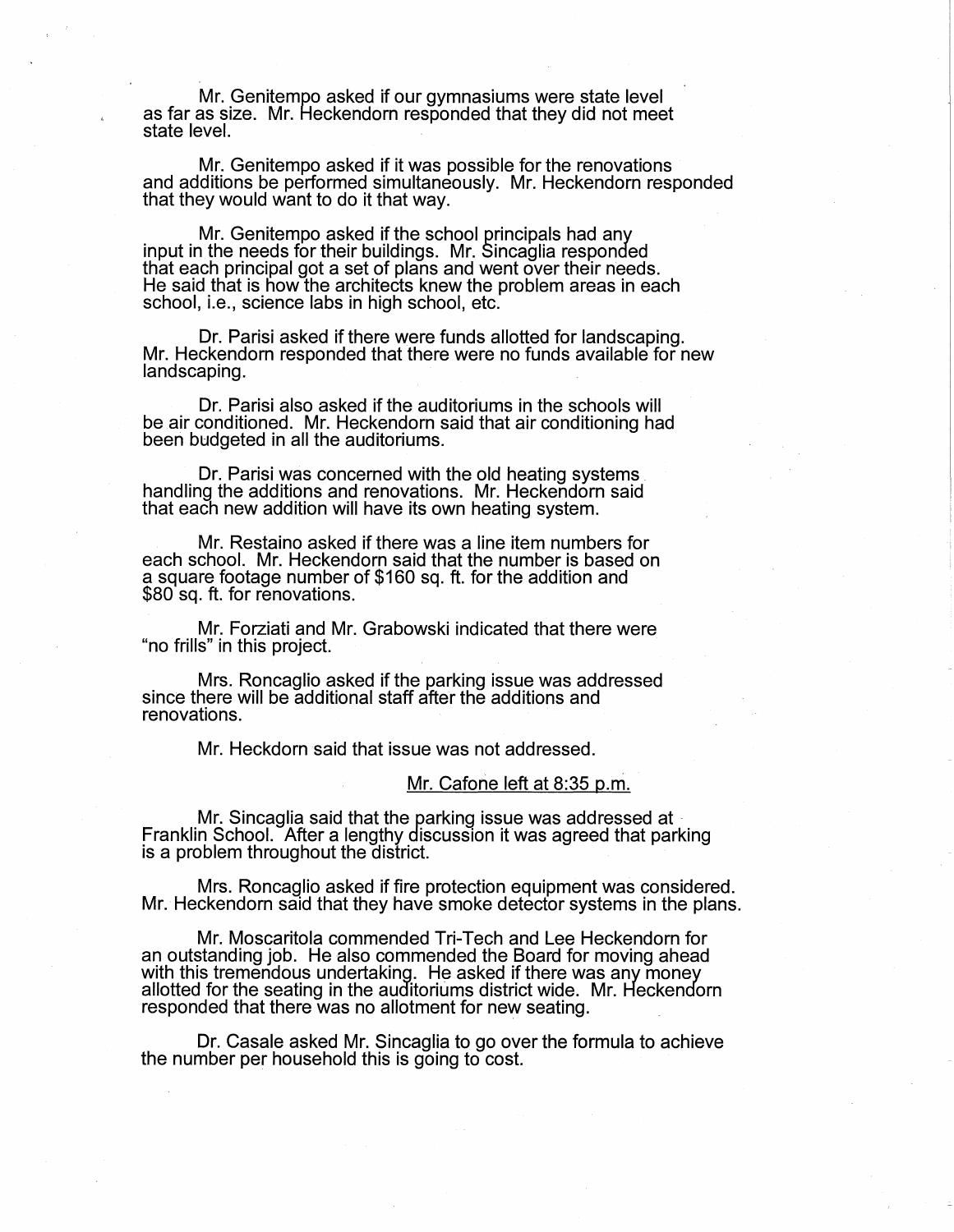Mr. Sincaglia said that the tax rate is \$6.13 per 100. He calculated the tax addition to be approximately \$230 per household for this referendum.

# HEARING OF CITIZENS:

Maria Russo, 251 High Street, asked if the auditoriums in the schools were left untouched.

Mr. Heckendorn responded that the auditoriums except for Yantacaw will remain untouched but air conditioning has been worked into the budget.

Mrs. Russo stated that she cannot understand why the auditorium situation has not been looked at. She stated that with the growing population and additions to our school programs she felt that some type of enhancement should have been looked at for our auditoriums.

Mr. Moscaritola commented that when they did talk about the auditoriums it was estimated that it would cost approximately one million dollars to renovate each auditorium.

Mr. Sincaglia stated that during the Ad hoc Committee meeting it was mentioned but it never rose to the level of a recommendation.

Dr. Casale stated that when it was discussed it was agreed that the architecture of the older auditoriums should be preserved. He said by adding a large multi-purpose room to each school it gives us the option of using the rooms for larger crowds.

Mr. Genitempo said that Mrs. Clerico had a function last night and just had two grades present and that reduced the crowd level. He noted that with some ingenuity of the principals the crowd level can be reduced.

Steve Picciano, 5 Stockton Place, asked it the Board office is moving out of Radcliffe School.

Mr. Sincaglia responded that the Board is committed to move the administrative space someplace else and it is under discussion right now.

Mr. Picciano asked about upgrading the safety in every school. Dr. Casale stated that they will be talking to vendors but that is a budget item and is not in the referendum.

Mr. Picciano then expressed his concerns regarding parking around Yantacaw school.

Mr. Picciano asked that with 50% renovations when, as an architect, do you stop and think that this is not feasible and that it might be better to build new.

Mr. Heckendorn explained why it was not feasible to build new.

Tony lannarone, 103 Rhoda Avenue, stated that he was wondering about the mechanics of the referendum and if it had to go through the Commissioners.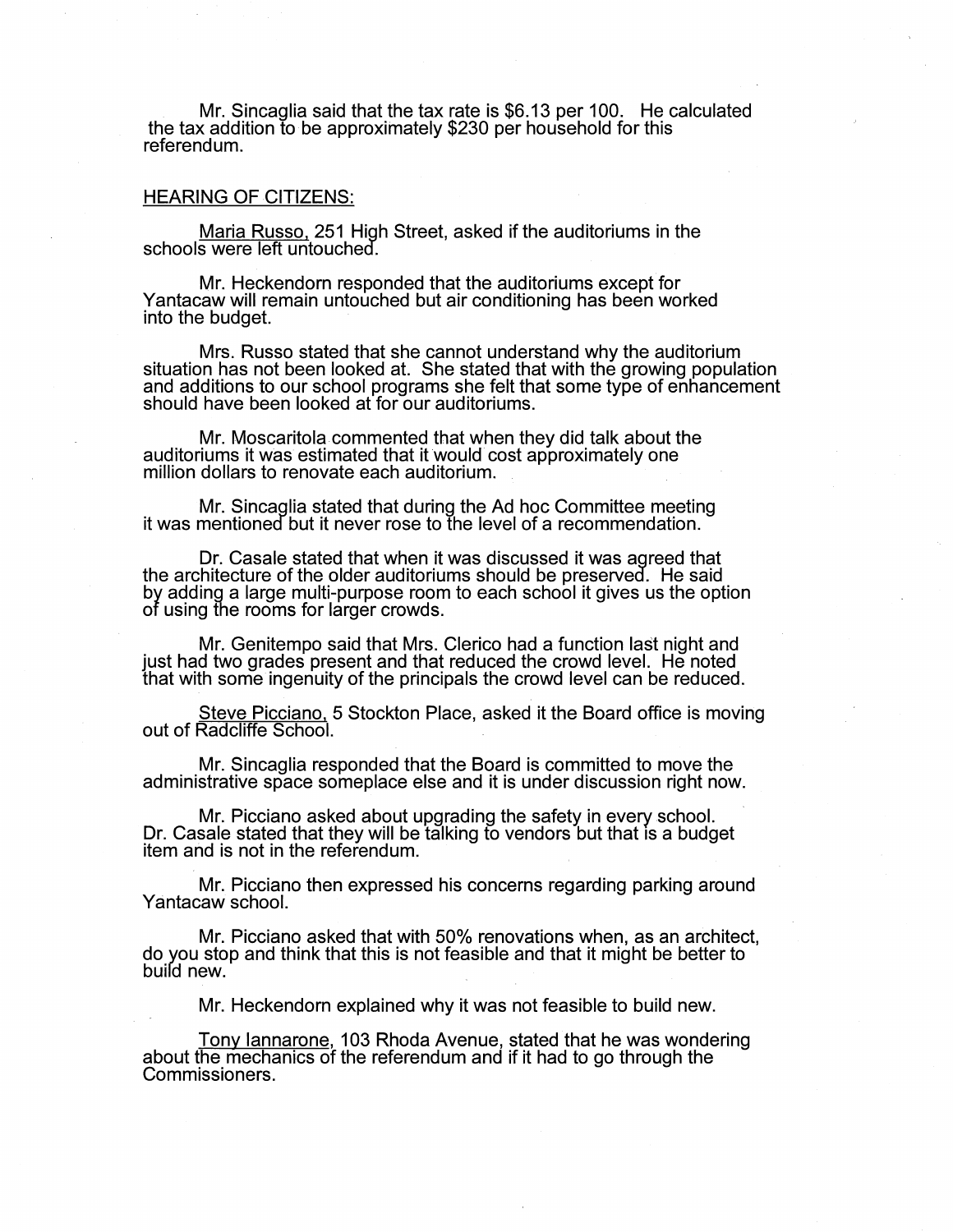Mr. Sincaglia stated that the Board of Commissioners do not have any action to take, but hoped that all Commissioners would be supportive.

Dr. Casale stated that the Commissioners do have a say. He noted they have been invited to the facilities meetings and are invited to attend all future meetings concerning the referendum.

Mr. lannarone stated that he feels that the taxpayers in Nutley are concerned with the dollar amount of the tax increase. He noted that the average taxpayer is not that concerned with the distribution of the taxes, just the increase.

Mr. Sincaglia and Mr. lannarone had a discussion concerning the taxes in Nutley and the impact on the taxpayers.

Mr. Moscaritola said that we have had a growth of enrollment of about 800 students in the last decade and growth equals spending. He stated we are fortunate that the growth equals the spending in a town like Nutley to maintain our property value. He noted that he fully supports this referendum because a town is as good as its school system.

Mr. Moscaritola asked when the approximate 34% reimbursement fund from the state will become a final number.

Mr. Sincaglia stated that there are two steps that need to occur before we get a final number from the state. First, the Board has to adopt the educational specifications in a resolution and then there is a Planning Board Meeting after both are accomplished we should get a formal letter from the state with the final number.

Mr. Magnifico asked if another floor could be added to Radcliffe School.

Mr. Heckendom said that the school was not designed to take a third floor and explained the reasons why.

Mr. Magnifico asked if the money allocated to each school has to be spent on that school only. Mr. Heckendorn responded that it did have to go to the specific school.

Mr. Magnifico said that when you give this public a plan to vote on it has to be accurate figures so they know exactly how it impacts their taxes.

Dr. Casale said by the time the referendum goes to a vote the wording will show exactly how much this will cost. He noted that the figures are very close right now to what this will cost.

Mr. Magnifico asked how the extended day program will impact our facilities. Dr. Casale responded that we will be using the existing facilities and will impact the schools minimally since they are using our facilities now.

Mr. Moscaritola said that in regard to upgrading the Oval, it is his intention to get some corporate sponsorships to help with the cost of renovating the Oval, just like the deal he spearheaded with Coca-Cola.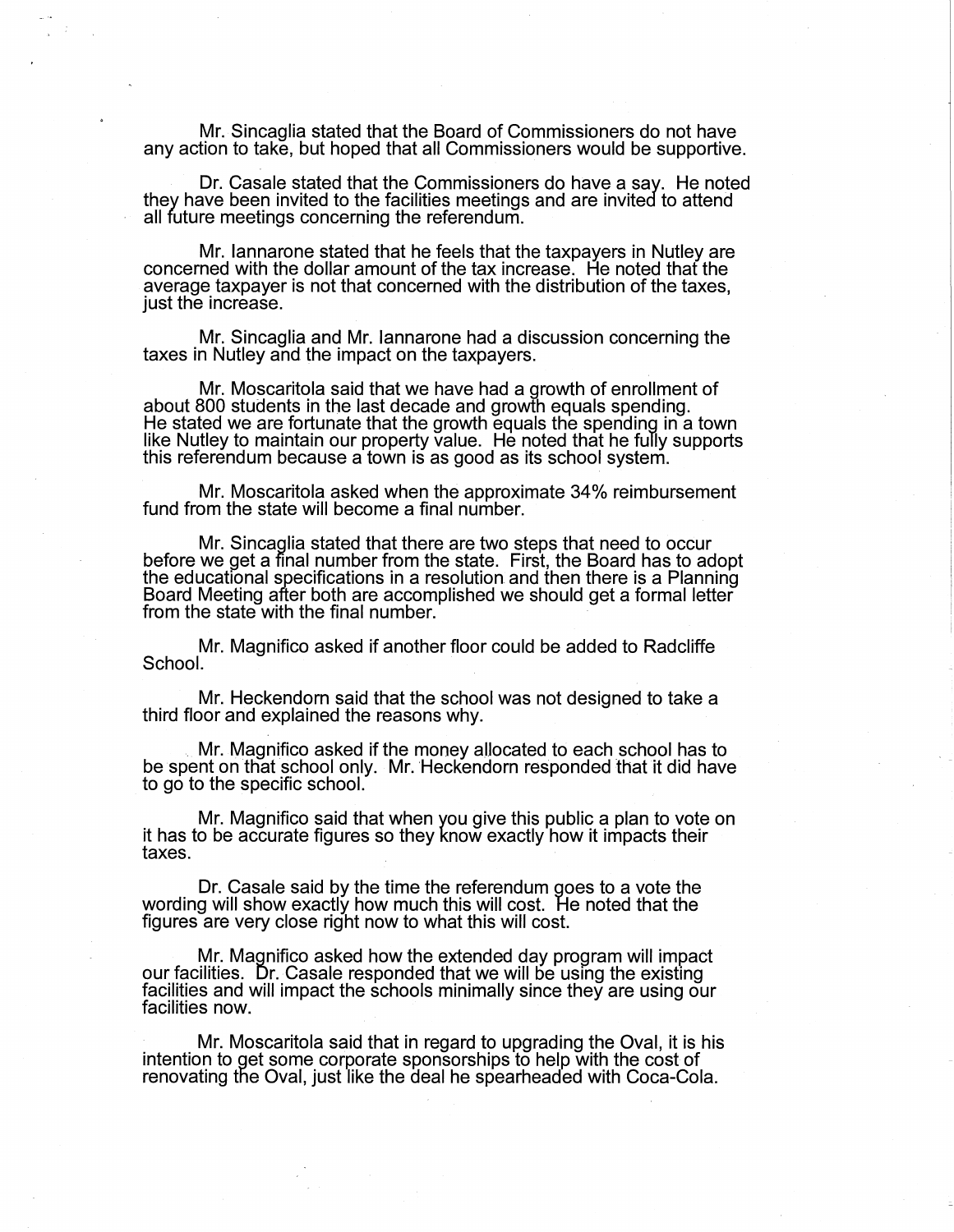Mr. Forziati said that one of the things sitting on his desk is a booklet called "Public and Private Partnerships." He noted that there are places to look for public support and they know where to look for them.

Mr. lannarone asked how solid the state number is since Governor McGreevey is saying we are going to have a billion dollar deficit.

Mr. Forziati responded that everything is already in place and this is a one shot deal with the state.

Richard Meola, 7 Harvard Street, asked if by the time we get done with this project and the \$50 million dollar project is now \$70 million, is the state still going to maintain the 34% contribution or is there a cutoff.

Mr. Heckendorn said the number is not going to change.

Kerry Tyerman, 38 Burnett Place, asked questions about Washington School's elevator access as well as other concerns regarding the grounds around the school.

Mr. Heckendorn responded to all her questions.

Frank Russo, 83 Bloomfield Avenue, was concerned about the demand of contractors and the fact that they might go to the highest bidder.

Mr. Heckendorn said Nutley is in a good position because if the referendum passes in January they will be leading the pack and we will get in before the Abbott Districts.

Mr. Grabowski stated that the timing is very important and the faster we move the better it will be for the district.

Mr. Heckendorn said Nutley is in a very good position to pass a referendum in January to get in under the wire. He stated that when this was budgeted in February they budgeted it at \$150 sq. ft. and now for those reasons mentioned above we now budgeted \$160 sq. ft.

Horst Wiedersch, 52 Oak Street, asked if the money that was being spent will improve the value of his property. He stated that most of the drawings show improvements in cafeterias, auditoriums and gyms.

Mr. Heckendorn stated that anytime you put dollars into your school district it becomes an attraction for housing cost. He noted the first thing people inquire about when they move to a town is the school system.

Dr. Serafino stated that kindergarten classrooms are being added for the full day kindergarten program and science labs will be added to the junior high and high school so that will directly effect our curriculum. She said the present gymnasiums and libraries are going to be turned into classrooms. She said that this is definitely impacting our curriculum.

Mr. Magnifico was concerned about the impact on the community when all this construction is goings on at once.